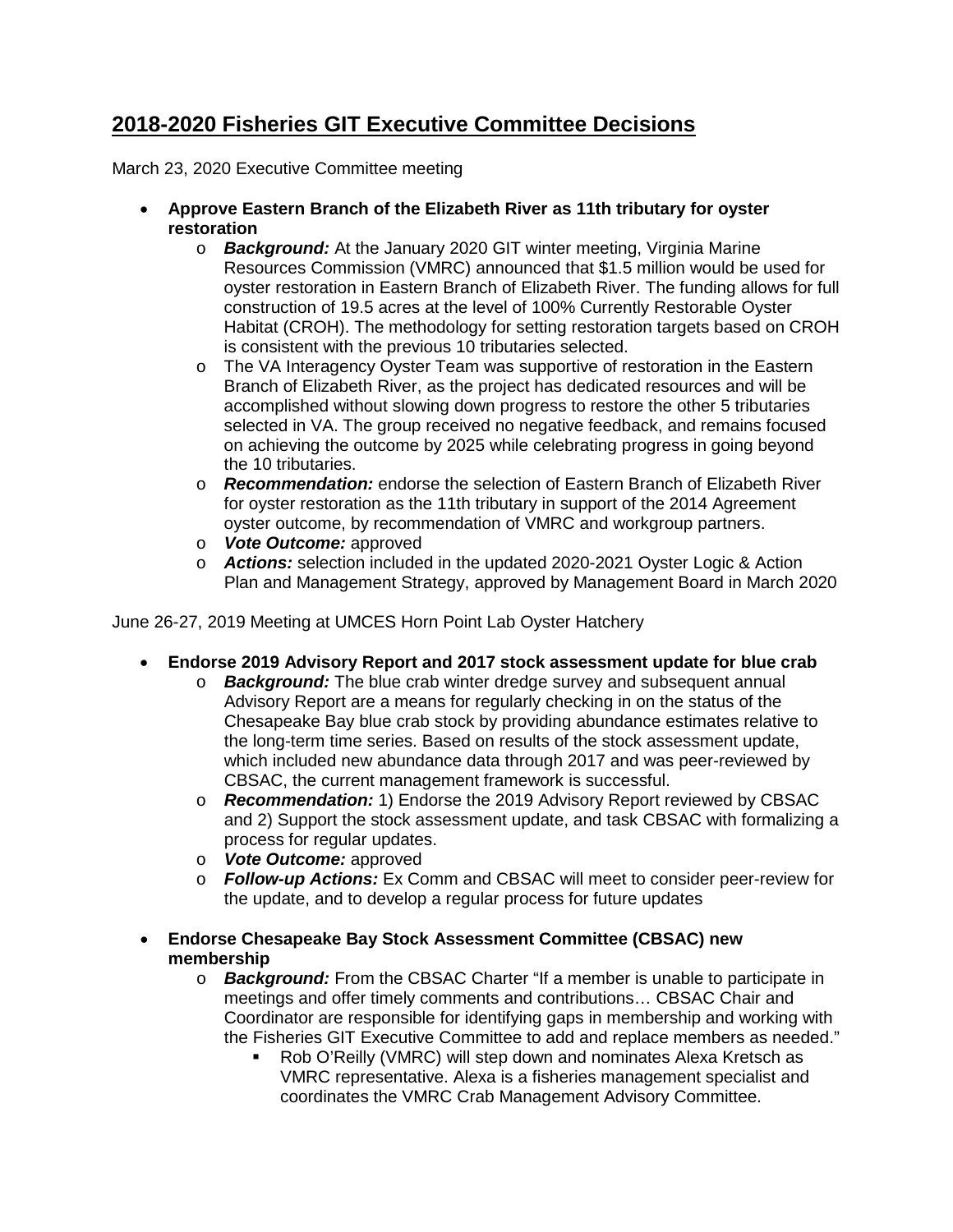- **EXECT** Lynn Fegley (MD DNR) will step down and nominates DNR representative Genine McClair. Genine is a program director managing MD DNR's blue crab program.
- Glenn Davis (MD DNR) will remain as Chairman for a second term.
- o *Recommendation:* Endorse all membership changes for CBSAC.
- o *Vote Outcome:* approved changes
- o *Follow-up Actions:* CBSAC will continue discussing membership as needed
- Approve selection of Manokin River in Maryland as 10<sup>th</sup> tributary for restoration
	- $\circ$  **Background:** Manokin River was selected as the 10<sup>th</sup> of 10 tributaries to restore oyster habitat and populations by 2025, under the 2014 Chesapeake Watershed Agreement. The Maryland oyster workgroup is currently developing a tributary workplan, and is considering whether construction can begin over summer 2019.
	- o *Recommendation:* Endorse the selection of Manokin River for large-scale oyster restoration in support of the 2014 Agreement oyster outcome, by recommendation of Maryland DNR.
	- o *Vote Outcome:* approved
	- o *Follow-up Actions:* MD Workgroup will continue with blueprint planning
- **Endorse the addition of oyster restoration as an interim BMP in the Phase III Watershed Implementation Plans (WIPs)**
	- o *Background:* Based on Best Management Practices (BMP) Expert Panel recommendation, oyster restoration credits will be considered as one of the approved methods for state jurisdictions to achieve Phase III WIPs (August 2019). Aquaculture BMPs have been approved and included in WIPs. Restoration is under consideration for denitrification and assimilation as an interim BMP, and public oyster fishery BMPs will be considered in the future.
	- o *Recommendation:* To facilitate the addition of estimates as interim BMPs, serving as placeholder for more extensive estimation, the Fisheries GIT recommends formal endorsement of the BMP Expert Panel plan.
	- o *Vote Outcome:* approved
	- o *Follow-up Actions:* Fisheries GIT will work with the Expert Panel, Water Quality GIT and Modeling Team to include oyster restoration as interim BMPs in Phase III WIPs

December 17-18, 2018 Meeting at the Mariner's Museum in Newport News, VA

- **Endorse selection of St. Marys River in Maryland as a restoration tributary**
	- o *Background:* St. Marys River was selected as the 9th of 10 tributaries to restore oyster habitat and populations by 2025, under the 2014 Chesapeake Watershed Agreement. The Maryland oyster workgroup is currently developing a tributary blueprint for the St. Marys.
	- o *Recommendation:* Endorse the selection of St. Marys River for large scale oyster restoration in support of the 2014 Bay Watershed Agreement oyster outcome.
	- o *Vote Outcome:* Approved
	- o *Follow up Actions:* Complete blueprint approval process and begin construction in St. Marys River, aiming for late 2019.
- **Endorse interim methods for success metric monitoring in selected tributaries**